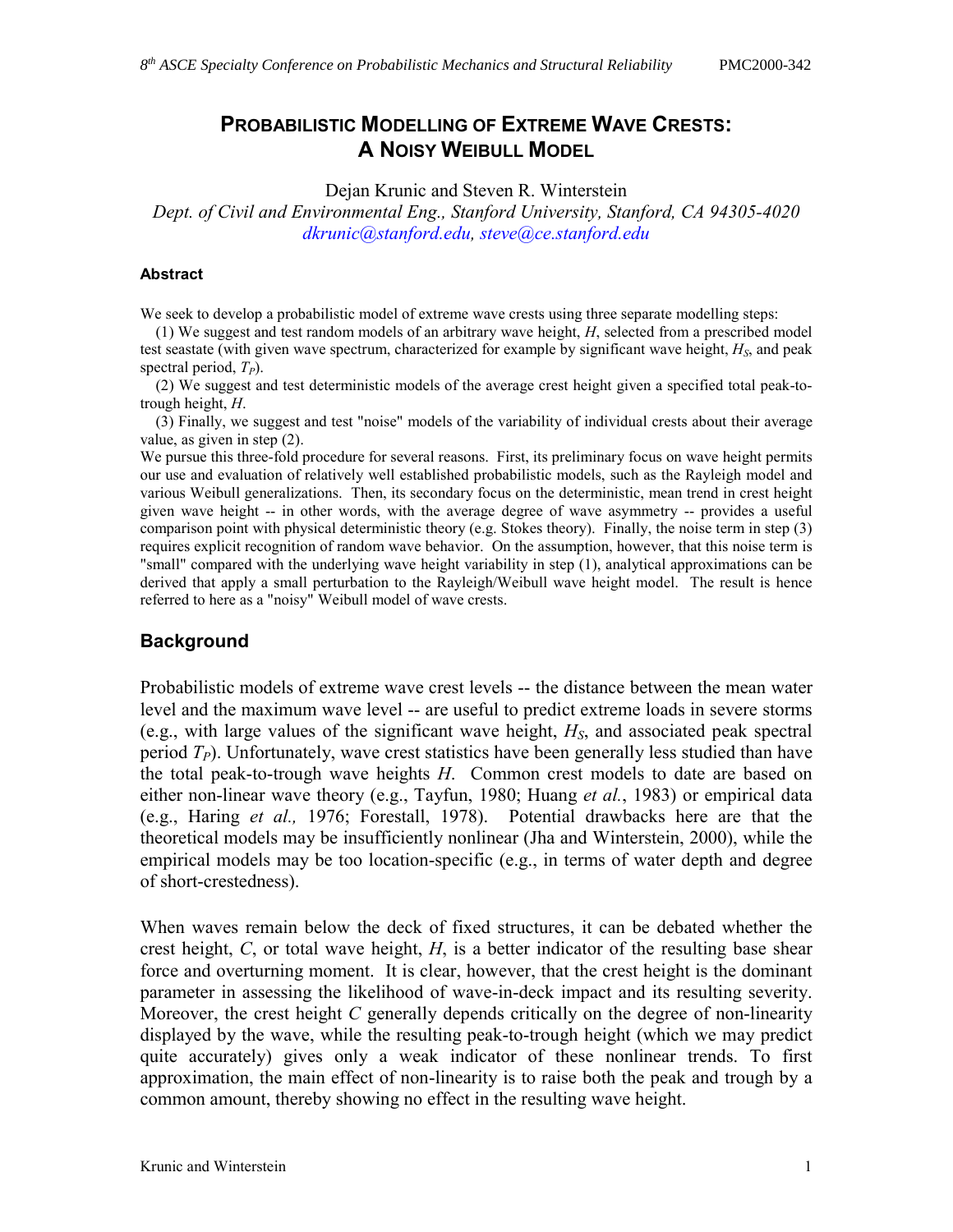## Data

Our ultimate goal here is to derive and test a practical and simple probabilistic model of extreme wave crests -- yielding, for example, a closed-form result for the crest height level as a function of the desired return period. Our testing phase is accomplished with the help of a singularly useful data set: model test experiments which recorded 6 statistically independent realizations of the same 3+ hour seastate, resulting in roughly 20 hours of waves in that seastate. A similar set of 20-hour realizations were obtained in three different seastates, with  $H<sub>S</sub>$  values ranging from 14.5-16.0m. (The original goal of these tests was to focus on the ringing response of a TLP, whose rather rare transient response events -- roughly 1 per hour -- motivated the test length.) Properties of the data sets are summarized in Table 1. In this table  $H<sub>S</sub>$  = significant wave height,  $T<sub>P</sub>$  = peak spectral period,  $L_P$  = peak spectral length, and  $S_P$  = steepness.

|                  | Hs   | Тp    | Lp= $(g/2_{\pi})$ Tp^2 | Sp=Hs/Lp |  |  |  |
|------------------|------|-------|------------------------|----------|--|--|--|
|                  | (m)  | (sec) | (m)                    |          |  |  |  |
| ULS <sub>1</sub> | 15.5 | 17.8  | 495                    | 0.031    |  |  |  |
| ULS <sub>2</sub> | 15.0 | 16.7  | 435                    | 0.034    |  |  |  |
| ULS3             | 14.5 | 16.0  | 400                    | 0.036    |  |  |  |
| Tahlo 1          |      |       |                        |          |  |  |  |

| × | ×<br>۰, |  |
|---|---------|--|

## Probabilistic Modelling Steps

As noted above, we proceed here in three modelling steps, considering in turn the total wave height H, the mean crest,  $\overline{C}(H)$ , given the total wave height H, and the standard deviation,  $\sigma_{CH}$ , of the crest given the total wave height H.

## 1. Modelling Total Wave Heights

We first seek accurate probabilistic models of  $H$ , the total peak-to-trough wave height, in an arbitrary cycle of a stationary seastate. In particular, it is common to fit some form of a Weibull distribution to  $H$ . The general Weibull distribution form is

$$
P[H_{norm} > h_{norm}] = G_{H_{norm}}(h_{norm}) = \exp\left[-\left(\frac{h_{norm}}{\alpha_H}\right)^{\beta_H}\right]
$$
 (1)

in which  $H_{norm} = H/\sigma$ , the wave height normalized by the standard deviation,  $\sigma$ , of the underlying random process. (We normalize here by the theoretical value,  $\sigma = H_s/4$ , which is found to vary negligibly from the value found for the wave tank histories.)

Linear random vibration theory would suggest that irrespective of  $H<sub>S</sub>$  and  $T<sub>P</sub>$ , the normalized height  $H_{norm}$  should follow a Rayleigh distribution, a special case of Eq. 1 in which  $\beta_H = 2$  and  $\alpha_H = 2\sqrt{2} = 2.82$ . Figure 1 suggests that data from the three seastates, when normalized by their respective standard deviations, do appear to yield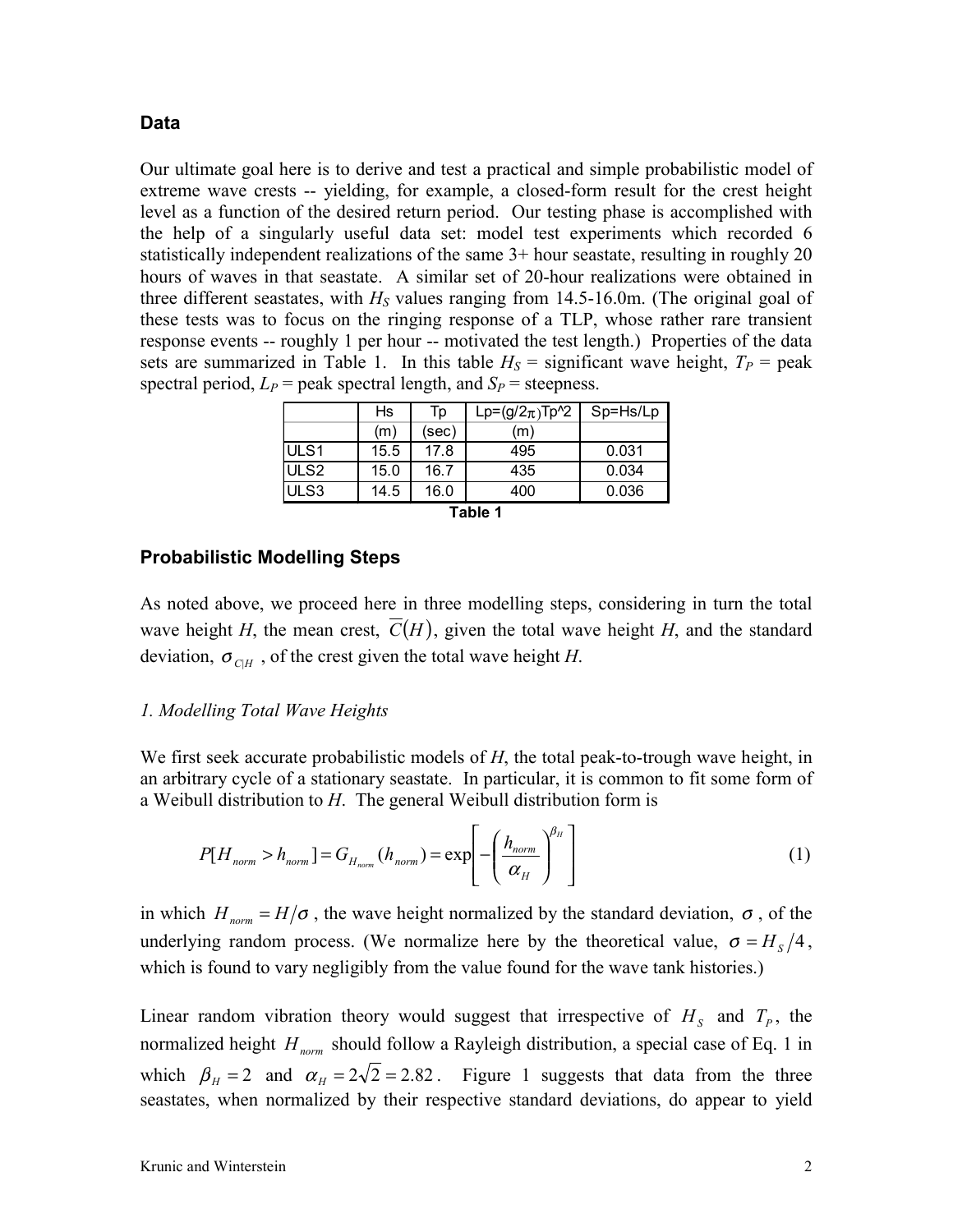similar distributions of  $H_{norm}$ . Further, the Rayleigh model appears to yield a rather accurate prediction in all cases. (The figure also shows a slightly modified Weibull distribution, suggested by Forestall (1978), with parameter values  $\beta_{H} = 2.126$  and  $\alpha_{H} = 2.72$ ). Figure 2 shows these same results on Weibull scale, where both Rayleigh and Forestall models become straight lines. We retain the Rayleigh here, in view of both its simplicity and superior fit in this case. One may question why actual waves -- which are neither linear nor ideally narrow-band -- should follow the Rayleigh model, which assumes both properties. This may be a result of offsetting effects: nonlinear effects, which tend to enhance wave heights, may be offset here by bandwidth effects, which tend to reduce these heights.

#### 2. Modelling Mean Crests Heights

We next consider the expected mean crest,  $E[C|H]$ , given the total wave height H. For notational simplicity, we denote this by  $\overline{C}(H)$ . As before, in an effort to reduce the sensitivity of results to  $\sigma$ , we seek to relate normalized versions of C and H; i.e., the unitless quantities  $C_{norm} = C/\sigma$  and  $H_{norm} = H/\sigma$ .

Figure 3 shows that when the data are normalized, mean crest results across the three seastates indeed show similar behavior. Numerical results shown here reflect mean crest levels found when data are sorted into 30 equally spaced  $H$  bins. From these 30 binned observations of  $\overline{C}_{norm}$ , the following power law has been fit (through linear regression on log scale):

$$
\overline{C}_{norm}(H_{norm}) = k_1 (H_{norm})^{k_2}; \quad k_1 = 0.53, \ k_2 = 1.03 \tag{2}
$$

Separate regressions for the three seastates give  $k_1=0.53$ , and  $k_2=1.02-1.03$ . Clearly, the asymmetry among the (normalized) crest data is primarily modelled by the leading coefficient, i.e., mean crests that are 53% of the total peak-to-trough height. We have also found very similar trends from deterministic nonlinear wave theory (e.g., second-order Stokes). The power-law form in Eq. 2 has the virtue of convenience: together with the Weibull model for  $H_{norm}$  in Eq. 1, it implies a corresponding Weibull model for  $\overline{C}_{norm}$ with parameters

$$
\beta_{\overline{C}} = \beta_H / k_2; \quad \alpha_{\overline{C}} = k_1 \alpha_H^{k_2} \tag{3}
$$

#### 3. Modelling Crest Height Variability

Figure 4 shows the corresponding standard deviations of the normalized crests  $C_{norm}$ , based on the same binning with respect to the wave height as in Figure 3. Although these standard deviations show somewhat more variability than the corresponding means, reasonable agreement is found among the three seastates. Noting that our interest lies in accurate models for large waves (large  $C$ ,  $H$  values), we adopt here the constant value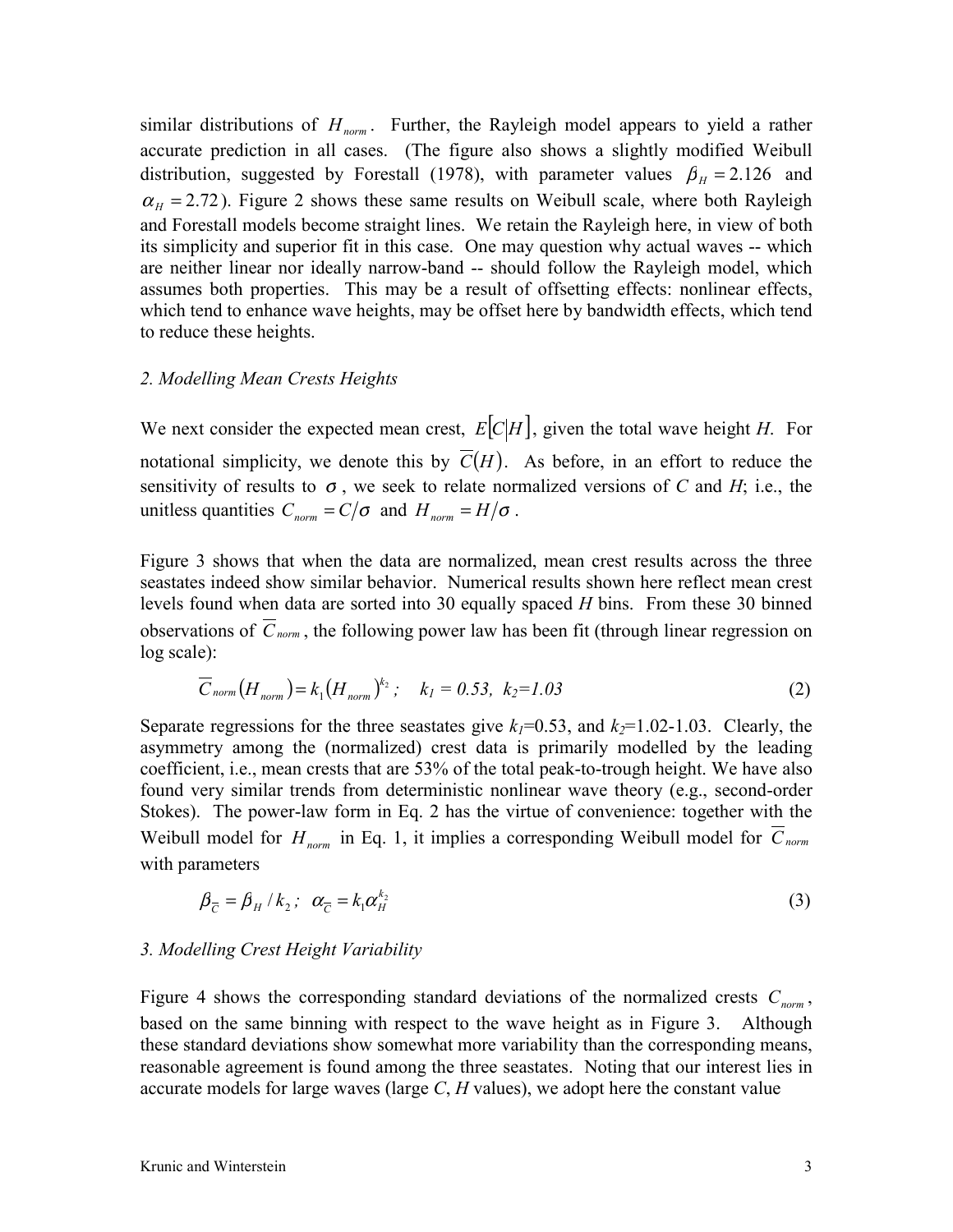$$
\sigma_{C_{norm}|H_{norm}} = \sigma_{\varepsilon} = 0.4 \tag{4}
$$

Physically, this states that if the wave height is known, the conditional standard deviation of its associated crest C is 40% of  $\sigma$ , the marginal standard deviation of the process. (The accuracy of all foregoing assumptions will be tested below, in the practical context of predicting the marginal distribution of crest heights.)

#### Resulting Crest Height Distribution

From the preceding three steps, we may now estimate the desired quantity of interest; namely, the implied probability distribution of crest heights. The result will involve five parameters: the parameters  $\alpha_H$ ,  $\beta_H$  of the Weibull wave height distribution (Eq. 1), the parameters  $k_1$  and  $k_2$  that describe the mean crest  $\overline{C}(H)$  as a function of H, and the standard deviation  $\sigma_{C_{norm}} = \sigma_{\varepsilon}$  that describes a mean-zero error term,  $\varepsilon$ , to be added to the mean trend  $\overline{C}_{norm}(H)$ :

$$
C_{norm} = \overline{C}_{norm} + \varepsilon \tag{5}
$$

The resulting distribution of (normalized) crest heights can be estimated as follows:

$$
P[C_{norm} > c_{norm}] = G_{C_{norm}}(c_{norm}) = \int_0^\infty G_{\overline{C}_{norm}}(c_{norm} - \varepsilon) f(\varepsilon) d\varepsilon
$$
\n(6)

$$
=E_{\varepsilon}\left[G_{\overline{C}_{norm}}(c_{norm}-\varepsilon)\right]
$$
\n<sup>(7)</sup>

$$
\approx G_{\overline{C}_{norm}}(c_{norm}) + \frac{\sigma_{\varepsilon}^2}{2} G_{\overline{C}_{norm}}^{\prime}(c_{norm})
$$
\n(8)

The approximation in Eq. 7 results from a second-order Taylor approximation, which provides approximate results independent of the specific probability distribution form adopted for  $\varepsilon$ . Substituting the Weibull distribution form for  $G_{\varepsilon_m}$ , we get

$$
P[C_{norm} > c_{norm}] \approx \exp\left[-\left(\frac{c_{norm}}{\alpha_{\overline{C}}}\right)^{\beta_{\overline{C}}}\right] \times \left\{1 + \frac{1}{2}\left(\frac{\beta_{\overline{C}}\sigma_{\varepsilon}}{\alpha_{\overline{C}}}\right)^{2}\left(\frac{c_{norm}}{\alpha_{\overline{C}}}\right)^{2\beta_{\overline{C}}-2}\right\} \tag{9}
$$

where  $\alpha_{\overline{C}} = k_1 \alpha_H^{k_2}$  $\alpha_{\overline{C}} = k_1 \alpha_H^{k_2}$  and  $\beta_{\overline{C}} = \beta_H / k_2$ .

Figures 5 and 6 show -- on different scales -- results predicted from the "noisy" Weibull model in Eq. 9, together with a deterministic Weibull model (in which the noise term is neglected, and hence the  $\{1 + \ldots\}$  factor in Eq. 9 is set to unity). The "noisy" Weibull model of normalized crests is found to agree well with the observed behavior in all three seastates. As may be expected, the ordinary Weibull model underestimates extreme crests, due to its omission of crest height variability.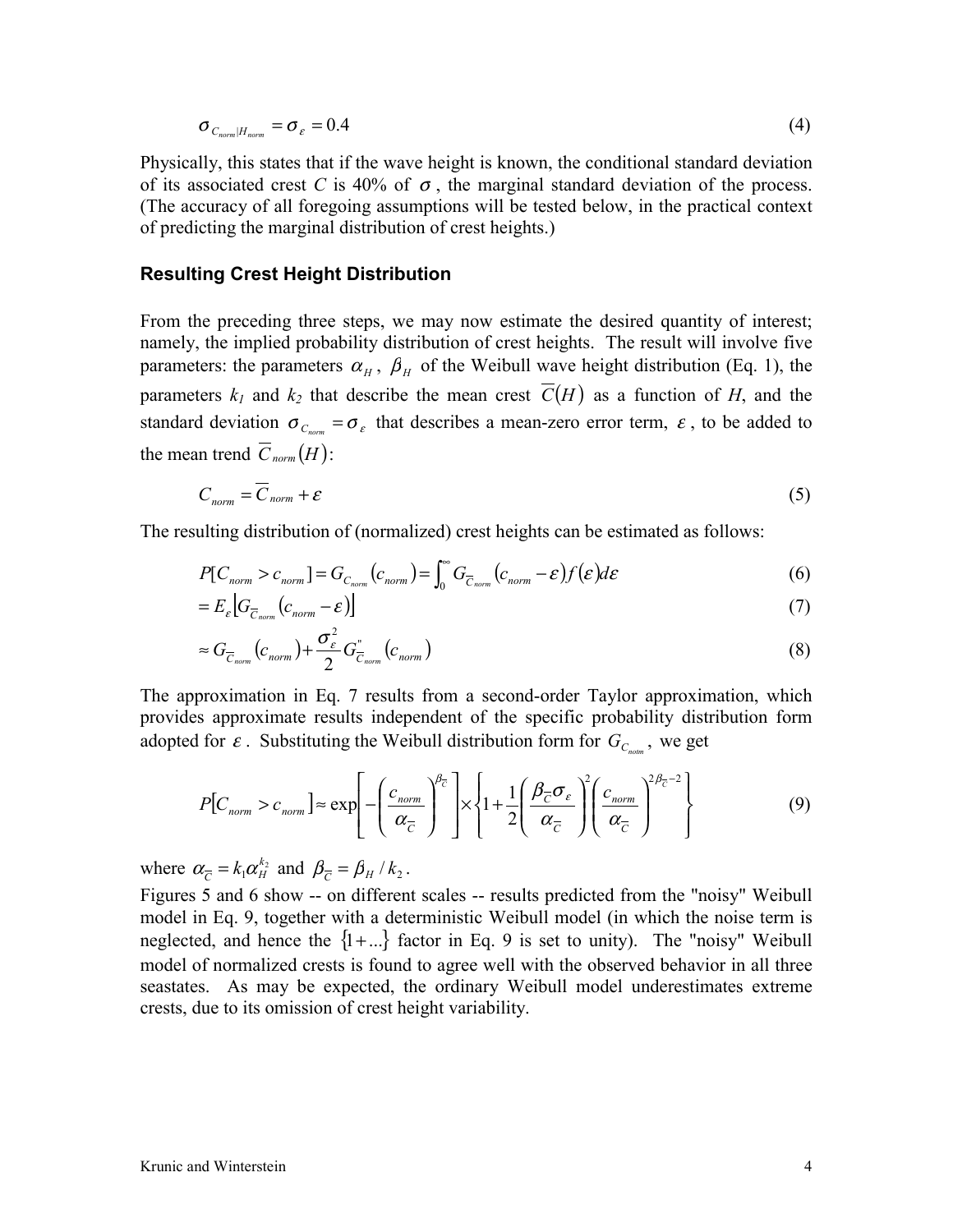### Summary and Conclusions

A relatively simple, analytical model of crest distributions has been developed. It utilizes standard, relatively accurate models of the total peak-to-trough wave height. In particular, a Rayleigh model of wave heights has been used; i.e., a Weibull model in Eq. 1 with  $\beta_H = 2$  and  $\alpha_H = 2\sqrt{2} = 2.82$ . One may expect these theoretical values to remain fairly stable, and not need to be reestimated for each new data set.

The remaining three parameters,  $k_1$ ,  $k_2$ , and  $\sigma_{\varepsilon}$ , have been calibrated here to our particular data sets. Note, however, that deterministic nonlinear wave theory (e.g., Stokes) has been found to accurately predict the mean trend  $\overline{C}(H)$  (e.g., Jha and Winterstein, 2000). This suggests that  $k_1$  and  $k_2$  can also be estimated directly from theory. This leaves only one parameter, the noise variability,  $\sigma_{\rm g}$ , which appears unavailable from theory. Indeed, a critical comparison of data with random Stokes theory (Jha and Winterstein, 2000) suggests that while the theory accurately predicts mean crests and profiles, it systematically underestimates crest variability and hence extreme crest fractiles. This suggests that data be utilized to estimate  $\sigma_{\epsilon}$  in different cases, to establish the generality of the numerical results cited here.

#### Acknowledgements

Portions of this work have been funded by the Office of Naval Research (Dr. Roshdy Barsoum, Program Manager) and by the industry sponsors of the Reliability of Marine Structures Program of Stanford University.

#### References

- Forristall, G. Z. (1978), "On the Statistical Distribution of Wave Heights in a Storm," Journal of Geophysical Research, 83(C5), 2353-2358.
- Haring, R.E., A.R. Osborne, and L.P. Spencer (1976), "Extreme Wave Parameters based on Continental Shelf Storm Wave Records," Proceedings of the  $15<sup>th</sup>$  Coastal Engineering Conference, ASCE, 151-170.
- Huang, N.E., S.R. Long, C-C. Tung, Y. Yuan, and L.F. Bliven (1983), "A Non-Gaussian Statistical Model for Surface Elevation on Nonlinear Random Wave Fields," Journal of Geophysical Research, 88(C12), 7597-7606.
- Jha, A.K., and S.R. Winterstein (2000), "Nonlinear Random Ocean Waves: Prediction and Comparison with Data," ETCE/OMAE2000 Joint Conference, ASME, paper ETCE/OMAE2000-6125.
- Tayfun, M.A. (1980), "Narrow-Band Nonlinear Sea Waves," Journal of Geophysical Research, 85(C3), 1548-1552.